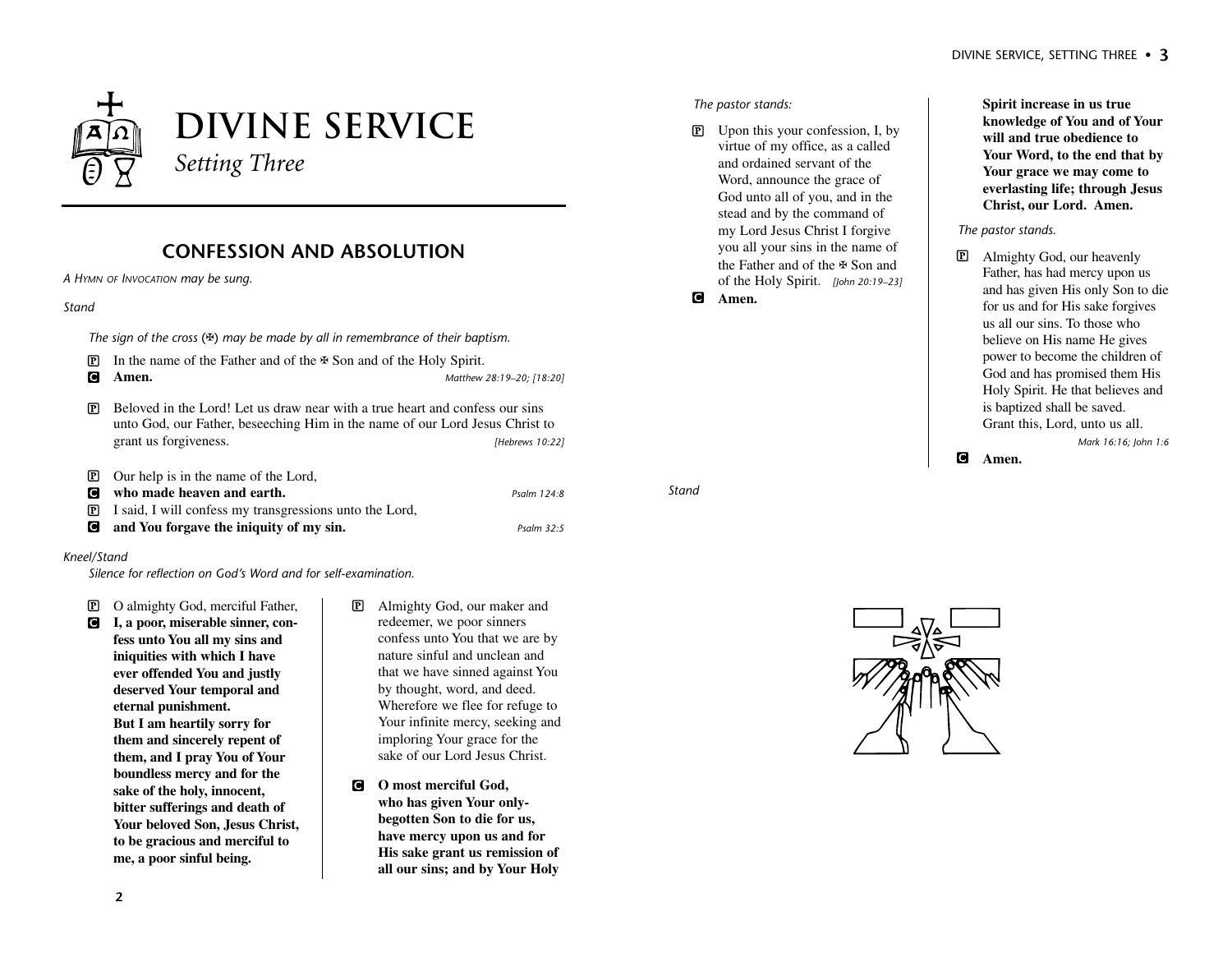wor-ship Thee,

Thy great glory.

 $\mathbf{o}$ 

 $\overline{\mathbf{o}}$ 

Christ;

 $\overline{\mathbf{o}}$  $\bullet$ 

hо

Je - sus

 $\ddot{\mathbf{e}}$ 

 $\mathbf{o}$ 

 $\omega$ 

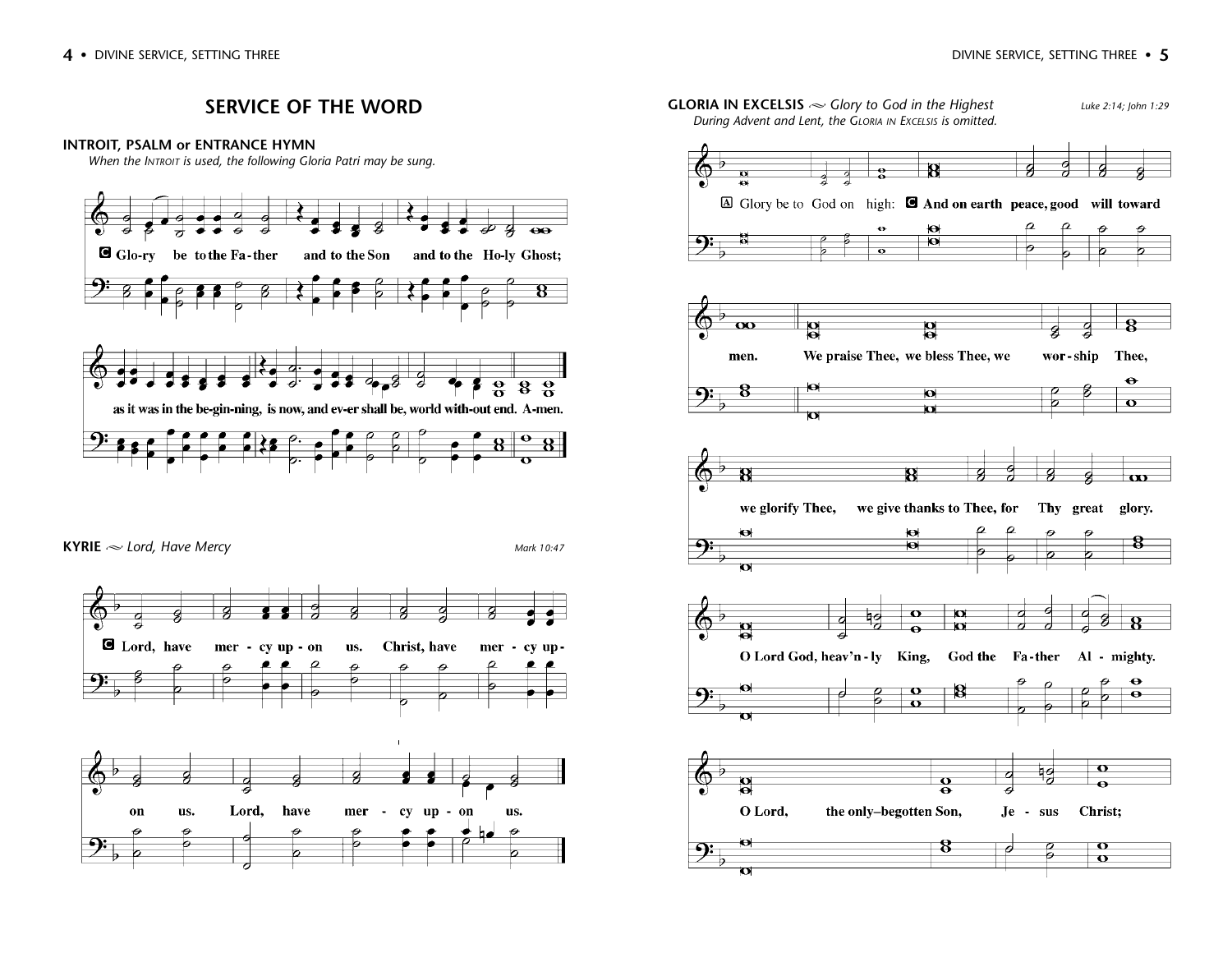



# **SALUTATION and COLLECT OF THE DAY**



*The COLLECT OF THE DAY is chanted or spoken.*

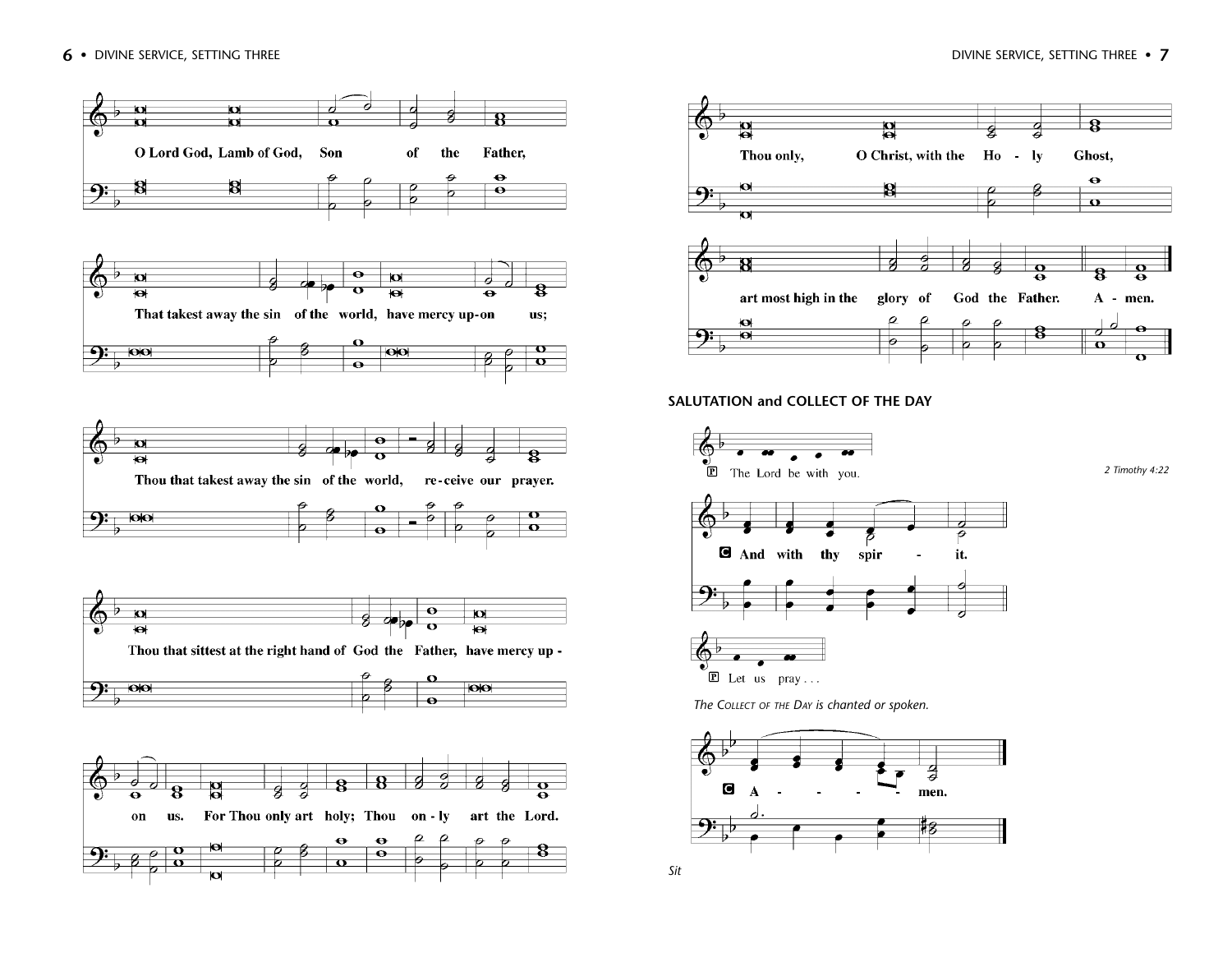*After the reading:*

- A This is the Word of the Lord.
- C **Thanks be to God.**

# **GRADUAL or PSALM**

# **EPISTLE or SECOND READING**

*After the reading:*

- A This is the Word of the Lord.
- C **Thanks be to God.**

*Stand*

# **ALLELUIA and VERSE**

*The choir may sing the appointed VERSE or the congregation sings one of the following: During Lent, the ALLELUIA is omitted.* 



# **HOLY GOSPEL**

**P** The Holy Gospel according to St. the chapter.



#### *After the reading:*

**P** This is the Gospel of the Lord.



# **CREED**

**Nicene Creed** C **I believe in one God, the Father Almighty, Maker of heaven and earth and of all things visible and invisible. And in one Lord Jesus Christ, the only-begotten Son of God, begotten of His Father before all worlds, God of God, Light of Light, very God of very God, begotten, not made, being of one substance with the Father, by whom all things were made; who for us men\* and for our salvation came down from heaven and was incarnate by the Holy Spirit of the virgin Mary and was made man; and was crucified also for us under Pontius Pilate. He suffered, and was buried. And the third day He rose again according to the Scriptures and ascended into heaven and sits at the right hand of the Father. And He will come again with glory to judge both the living and the dead, whose kingdom will have no end. And I believe in the Holy Spirit, the Lord and Giver of Life, who proceeds from the Father and the Son, who with the Father and the Son together is worshiped and glorified, who spoke by the prophets. And I believe in one holy Christian\*\* and apostolic Church, I acknowledge one Baptism for the remission of sins, and I look for the resurrection of the dead and the life** ✠ **of the world to come. Amen.**

\* *us men* means all people. \*\*The ancient text reads *catholic*, meaning the "whole" church as it confesses the wholeness of Christian doctrine.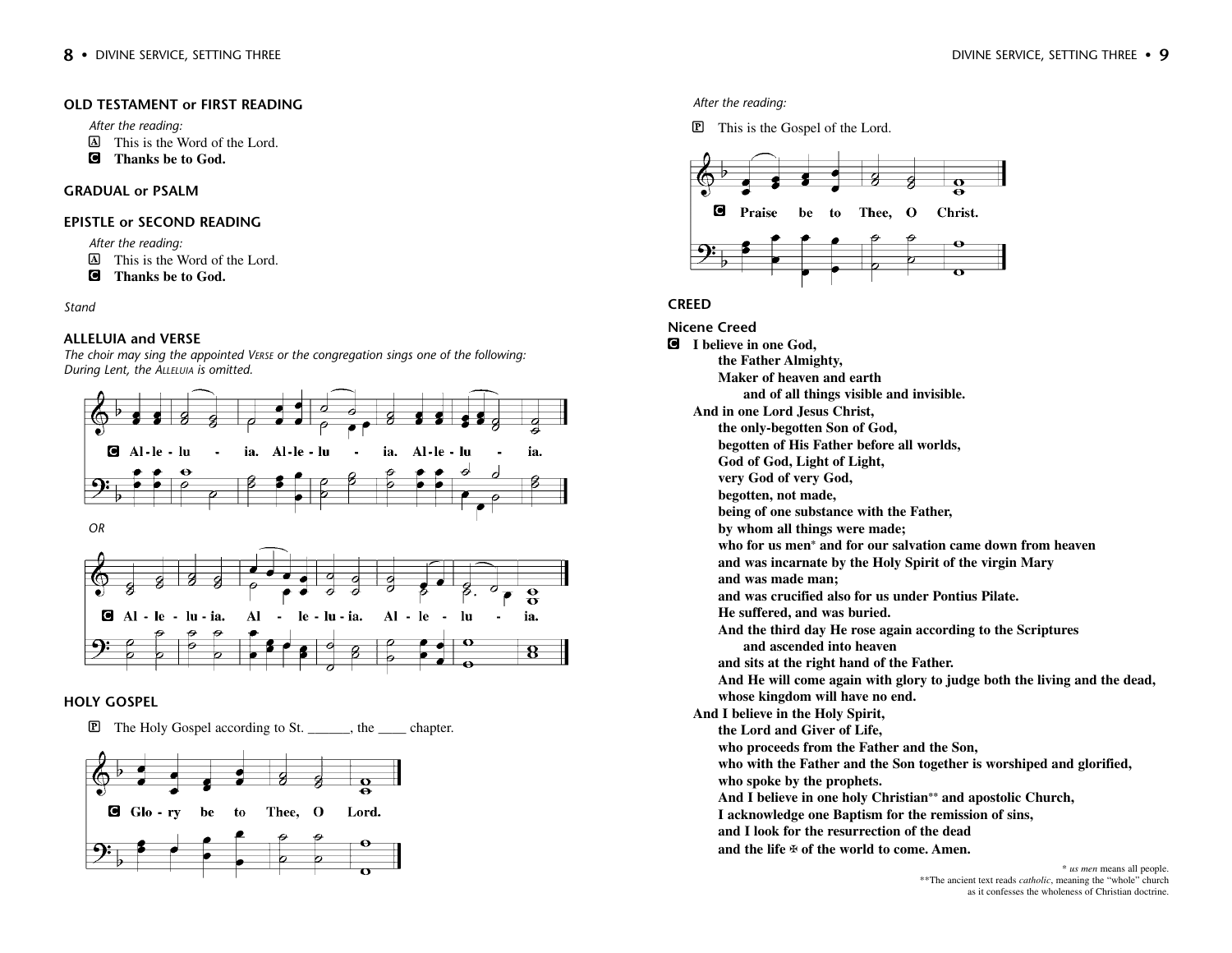#### *OR*

**Apostles' Creed**

C **I believe in God, the Father Almighty, maker of heaven and earth.**

**And in Jesus Christ, his only Son, our Lord, who was conceived by the Holy Spirit, born of the virgin Mary, suffered under Pontius Pilate, was crucified, died and was buried. He descended into hell. The third day He rose again from the dead. He ascended into heaven and sits at the right hand of God the Father Almighty. From thence He will come to judge the living and the dead.**

**I believe in the Holy Spirit,**

**the holy Christian\* Church, the communion of saints, the forgiveness of sins, the resurrection of the body, and the life** ✠ **everlasting. Amen.**

*Sit*

#### **HYMN OF THE DAY**

#### **SERMON**

*After the SERMON the pastor may say:*

- $\mathbb{\overline{P}}$  The peace of God, which passes all understanding, keep your hearts and minds in Christ Jesus. *Philippians 4:7*
- C **Amen.**

#### *Stand*

#### **OFFERTORY** *Psalm 51:10–12*



\*The ancient text reads *catholic*, meaning the "whole" church as it confesses the wholeness of Christian doctrine.





#### **OFFERING**

*Stand*

#### **PRAYER OF THE CHURCH** *1 Timothy 2:1–4*

*If there is no Communion, the service concludes with the LORD'S PRAYER (p. 798), a concluding collect, and the BENEDICTION.*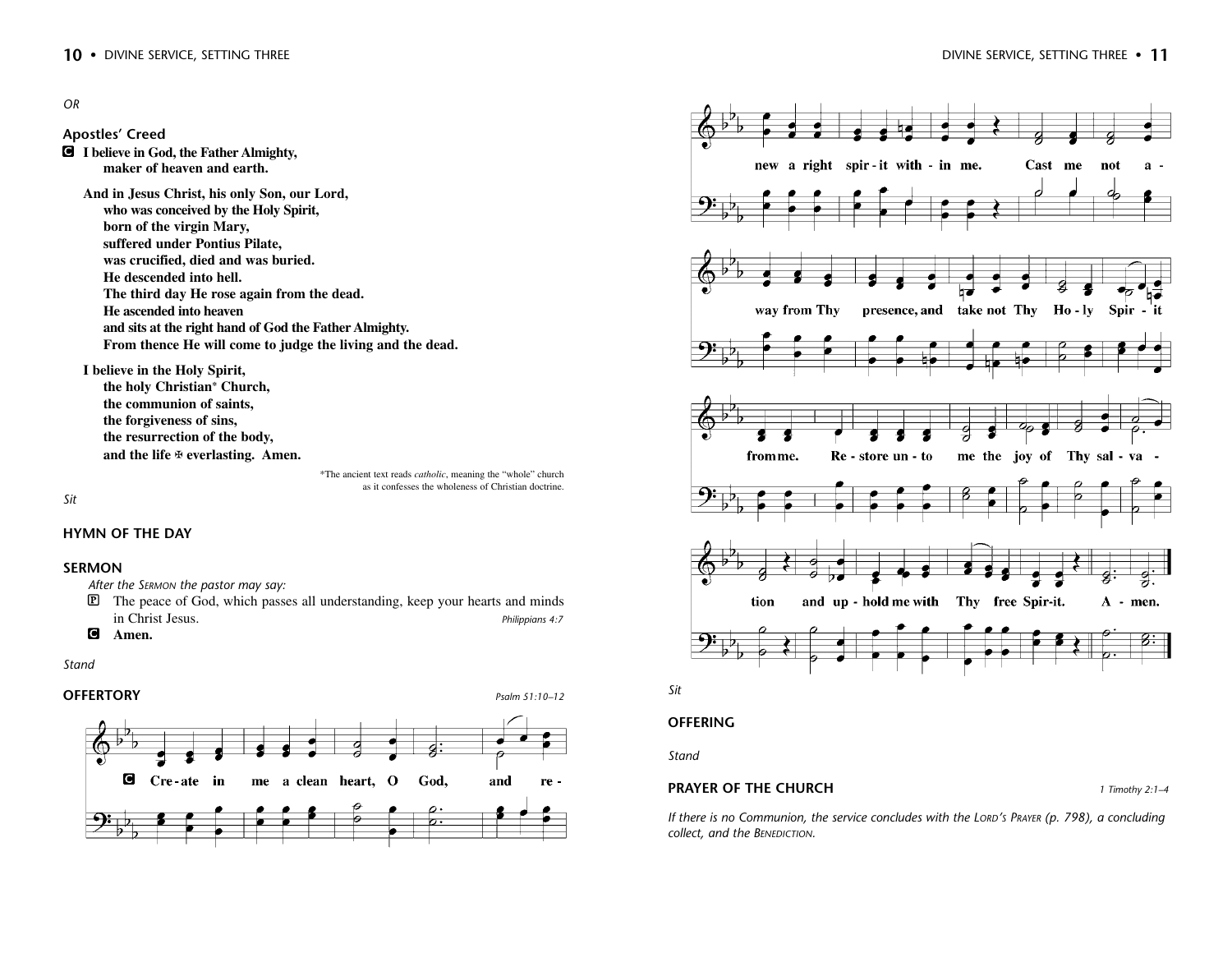**SERVICE OF THE SACRAMENT**





*The PROPER PREFACE appropriate to the day or season is chanted or spoken:*

 $\mathbb{P}$  It is truly meet, right, and salutary . . . evermore praising You and saying:



*Sabaoth* (SAH-bay-oath) is Hebrew for "heavenly hosts." *Hosanna* is a Hebrew word of praise meaning "save us now."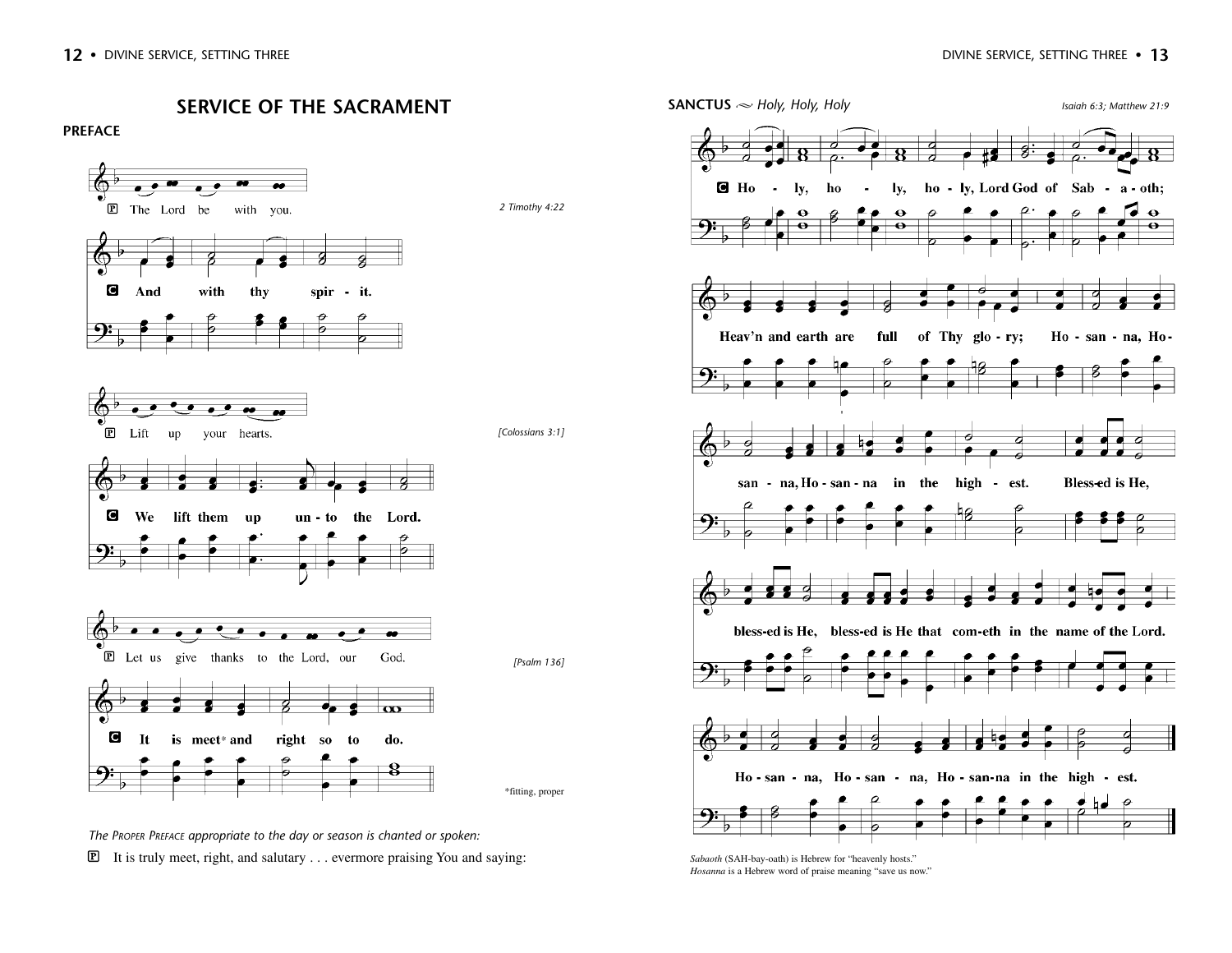#### DIVINE SERVICE, SETTING THREE • **15**



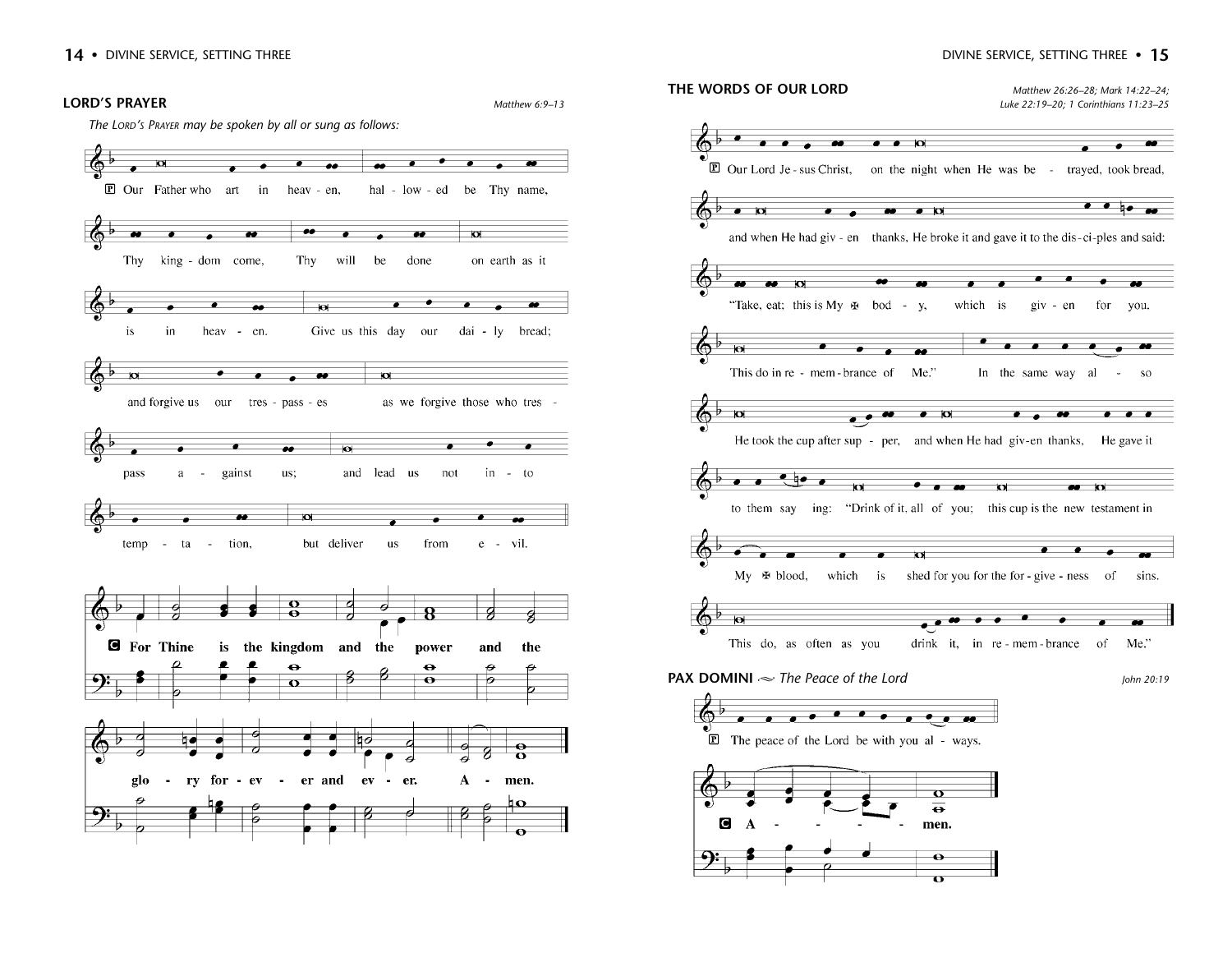

# The true body of Christ, given for you.

**Amen.** 

The true blood of Christ, shed for you. **Amen.**

*In dismissing the communicants, the following is said:*

P The body and blood of our Lord Jesus Christ strengthen and preserve you in body and soul to life everlasting. Depart ⊕ in peace.



 $Q$ Christ, Thou Lamb of God, that tak-est a-way the sin of the have mer-cy up - on us. O Christ, Thou Lamb of God, that world, tak-est a-way the sin of the world, have mer - cy up - on us. Christ, Thou Lamb of God, that tak-est away the sin  $\mathbf{O}$ of the world, grant us Thy peace. men. ю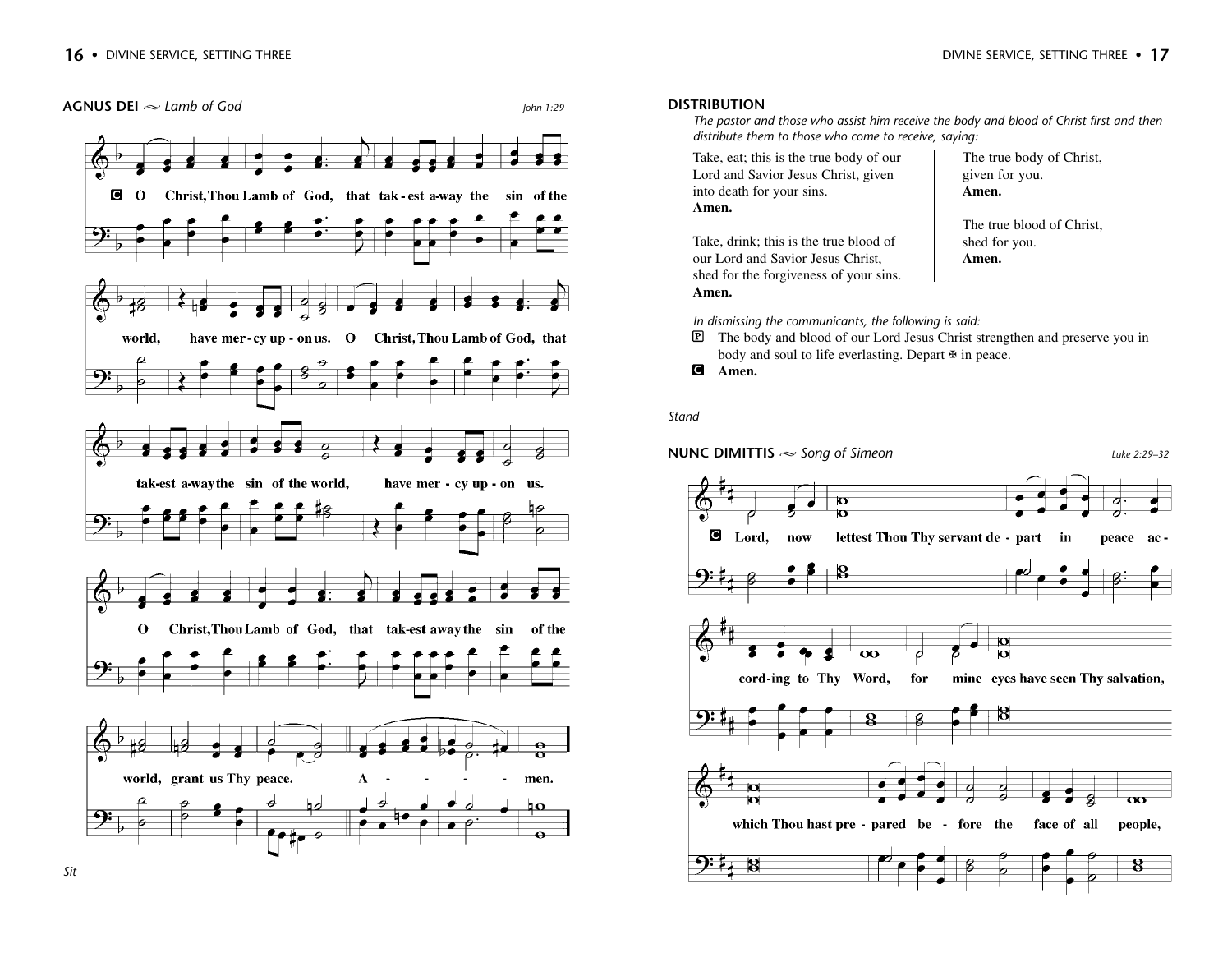



**A** Oh, give thanks unto the Lord for He is good,



*One of the following collects is spoken or chanted.*

A We give thanks to You, almighty God, that You have refreshed us through this salutary gift, and we implore You that of Your mercy You would strengthen us through the same in faith toward You and in fervent love toward one another; through Jesus Christ, Your Son, our Lord, who lives and reigns with You and the Holy Spirit, one God, now and forever.

O God, the Father, the fount and source of all goodness, who in loving-kindness sent Your onlybegotten Son into the flesh, we thank You that for His sake You have given us pardon and peace in this Sacrament, and we ask You not to forsake Your children but always to rule our hearts and minds by Your Holy Spirit, that we may be enabled constantly to serve You; through Jesus Christ, Your Son, our Lord, who lives and reigns with You and the Holy Spirit, one God, now and forever.



# **SALUTATION and BENEDICAMUS**



*2 Timothy 4:22*